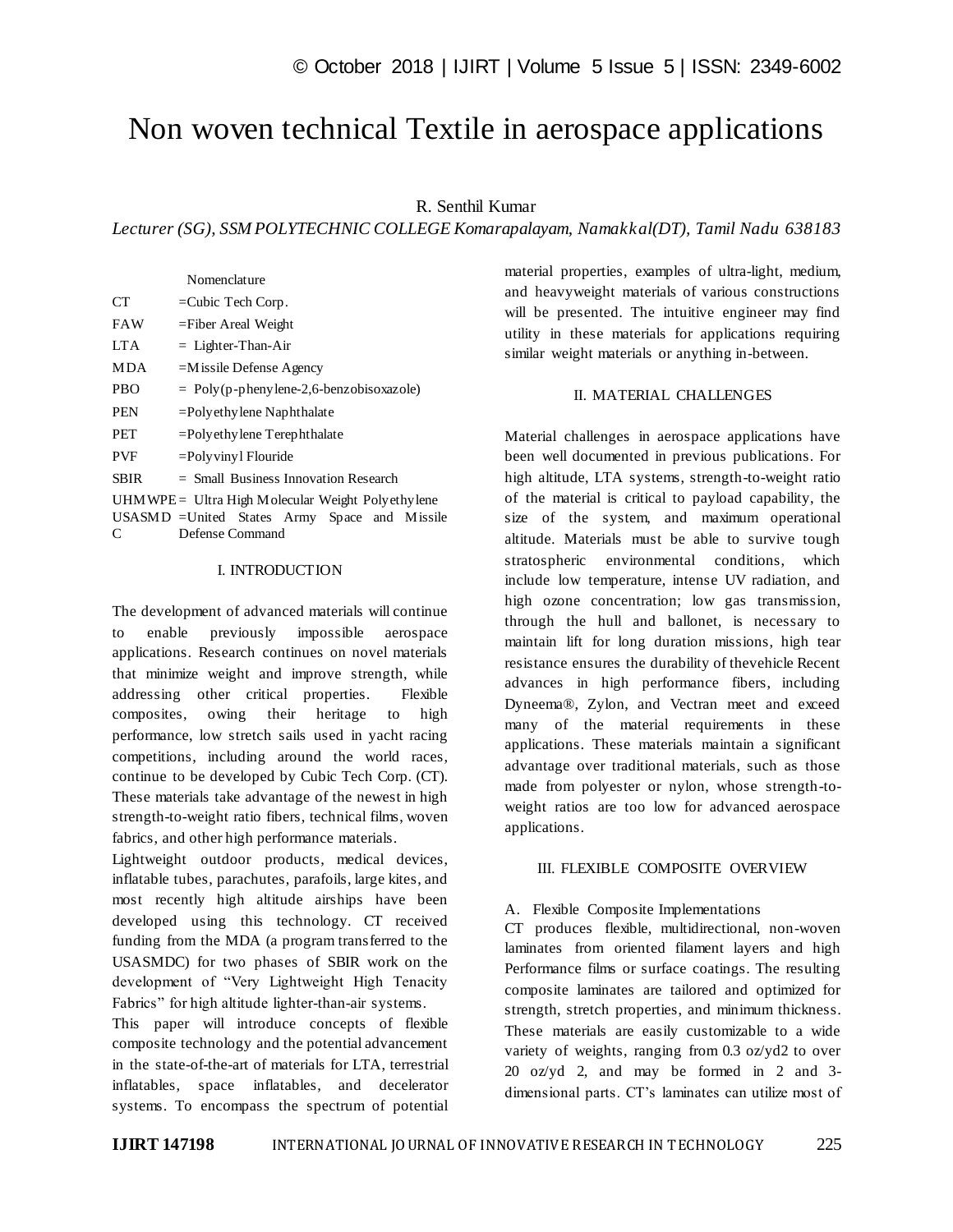the advanced engineering fiber materials available, and design is based on the required operating conditions and parameters of the specific application. Available fiber choices include, but are not limited to: UHMWPE (Dyneema®, Spectra), liquid crystal polymer (Vectran), PBO (Zylon), para-aramids (Kevlar, Twaron, Technora), carbon, glass, nylon, and polyester. A variety of surface films, foils, or coatings can be incorporated including, but not limited to: PET (Mylar), polyamide (Nylon), polyimide (Kapton, Upilex, LaRC-CP1), PVF (Tedlar), and urethane. These surface materials add customizable properties including toughness, low gas permeability, low and high temperature operating capability, and visible and UV light protection, to name a few. There are also woven backing options for improved durability and abrasion resistance, although these often add to the weight and thickness of the material.

#### B. Internal Reinforcement / Complex Geometries

The laminated construction of composite fabrics enables the introduction of internal reinforcement patterns that minimize weight and are structurally sound locations for attachment points. Reinforcements may include attachment loops, corner patches, radial and edge load point reinforcement, and feathered patterns. Figure 3 demonstrates an integrated 360° radial reinforcement pattern, and a large integrated structure panel.



Figure 3. (Left) 3D 360° Radial Reinforced Panel & (Right) Large 40ft x 40ft Integrated Structure Panel for Decelerator Applications

## C. Woven vs. Non-Woven Construction

Non-woven fabrics have a number of technical and performance advantages over woven fabrics. Lightweight woven products must use a multitude of low denier tows, while CT is able to produce similar, and oftentimes-lighter weight, materials from a lower number of high denier tows. This eases manufacturability, while allowing for weight and

thickness optimization. Additionally, woven fabrics suffer from crimp, which is caused by fibers passing over and under each other in the weave. Tensile loading of woven fabric induces transverse loads at fiber overlap sections as crimped fibers attempt to straighten; this reduces the translation of fiber strength to fabric strength and decreases long-term fatigue and creep rupture performance. Crimp related reduction in properties is particularly pronounced with higher performance engineering fibers where optimization of axial filaments properties weakens transverse properties of the filaments. Figure 4 is a magnified image of a woven polyester fabric followed by an illustration of crimp in woven fabrics as load is applied.7, 8 Non-woven oriented composite laminates are free from these limitations and may be produced with an unlimited range of fiber areal weights having multiple oriented layers positioned at any angle. The most significant advantages of oriented laminates are the ability to optimize weight, thickness, and strengths at particular locations or along predetermined load paths. Non-woven flexible composites constructed from high modulus fibers have predictable and linear properties for engineered designs. Figure 5 illustrates this point with a stressstrain graph of a non-woven material, with no crimp, and a woven fabric having crimp. A conceptual drawing of a non-woven fabric is also included in Fig. 5.



Figure 4. Magnified Image of Woven Polyester and Crimp Diagram.7,8 Tensile loading of woven fabric induces transverse loads at thread overlap intersections due to straightening of crimped fibers

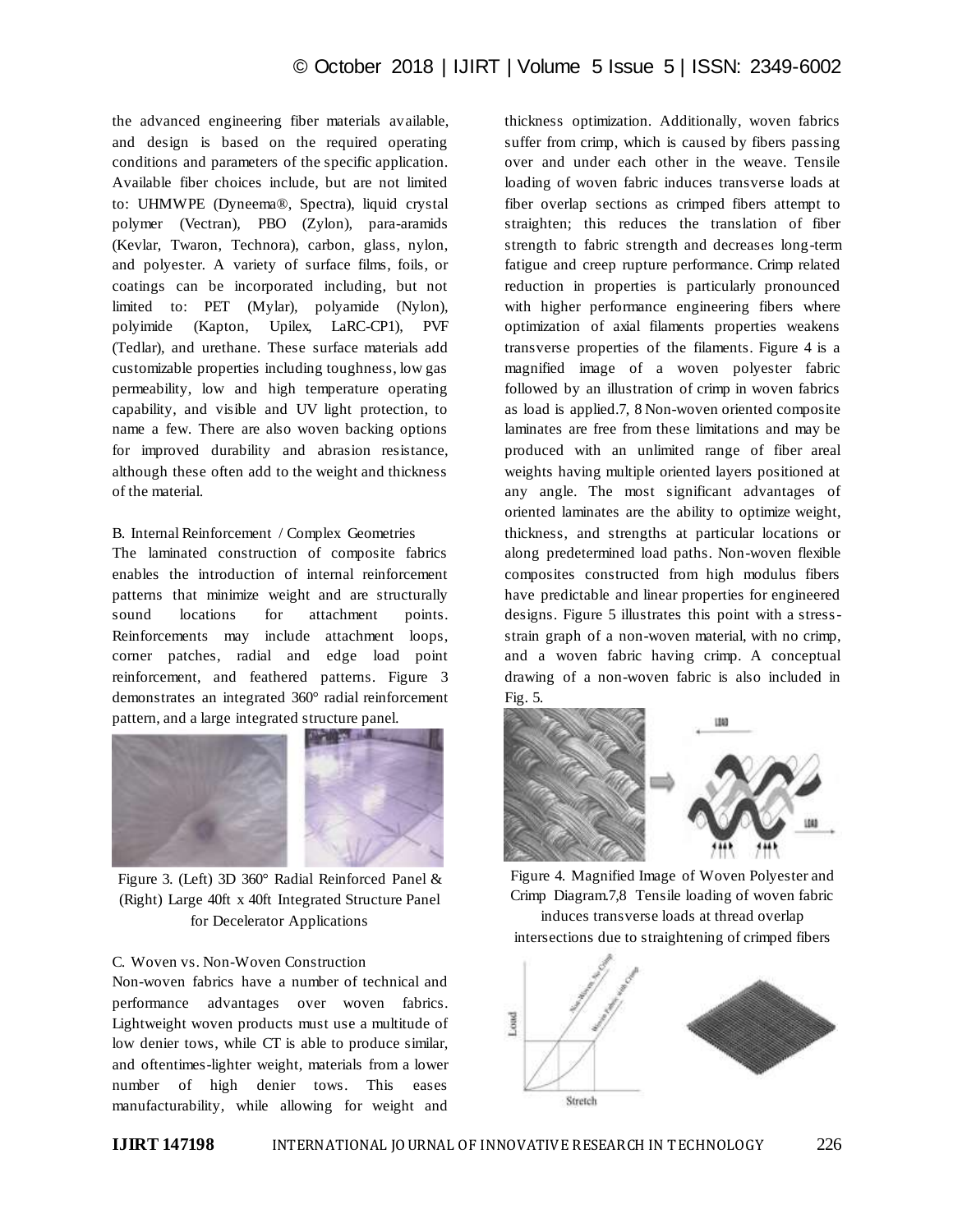Figure 5. (Left) Comparative Stress-Strain of materials with and without creep. (Right) Conceptual Drawing of a non-woven material.

#### IV. MATERIALS OVERVIEW

CT has experience engineering laminates using a wide variety of high performance fibers that are chosen depending on the specific application and technical requirements. Engineering fibers each exhibit a particular blend of properties and differing applications require fibers that have differing property tradeoffs. A thorough understanding of material properties along with the use of appropriate safety factors simplifies application specific fiber selection and minimizes risk.9,10 An overview of the material properties for the Dyneema®, Zylon, and Vectran fibers is presented in the following paragraphs. CT can also produce composites from UHMWPE, para-aramid, carbon, glass, nylon, polyester, and most other engineering fibers. The fiber descriptions are followed by a brief overview of typical surface coating options. For aerospace applications requiring specific surface properties, CT will work with specialized surface coating manufacturers to meet project requirements.

#### A. High Performance Engineering Fibers

DSM and Honeywell produce similar UHMWPE fiber under the trade names of Dyneema® and Spectra respectively. Dyneema® has the 2nd highest strength-to-weight ratio (second only to PBO for commercially available fibers), and outperforms Zylon and Vectran in flex fatigue and resistance to moisture and UV light. Dyneema® products are often a preferred choice for flexible composites based on these properties. Performance concerns with Dyneema® include creep, which increases with temperature and load, adhesion, and its low melting temperature.2,5 This tradeoff of less than ideal creep but excellent UV performance may be easier to design for, and determine life factors from, than from materials with opposite trade-offs. Creep may be modeled from existing parameters based on temperature and load conditions11,12, while the environmental degradation of PBO or Vectran is less quantified and more difficult to monitor in situ. References 13-16 provide information on the

mechanisms and test results for the creep behavior of Dyneema®.

Zylon fiber is made from rigid-rod chain molecules of PBO. It is available with slightly higher strengthto-weight ratio than Dyneema®. In addition, Zylon has a high decomposition temperature and excellent creep resistance. The fiber has good abrasion resistance, but performs significantly lower than Dyneema®. The strength of Zylon is significantly decreased by exposure to high humidity/high temperature, and UV/visible light. As a result it must be very carefully protected from these conditions.2,17 For additional information on environmental effects on the performance of Zylon see references 18-22.

Vectran offers a unique balance of properties in comparison to other high performance fibers. Vectran is a liquid crystal polymer having strength and modulus lower than Dyneema® or Zylon but other properties falling between those of Dyneema® and Zylon including: creep, abrasion, UV performance and flex/fold resistance.2,5,23,24 Vectran was qualified for use in the Mars Pathfinder landing system, due to its performance over a wide temperature range and flex fatigue resistance.6

Figure 6 compares the density, strength, and modulus for Dyneema®, Zylon, and Vectran. Specific strength and specific modulus is based on the tensile strength and modulus divided by each fiber's density. These values provide a better point for comparison.

|              |            |          | Specific |                  | Specific  |
|--------------|------------|----------|----------|------------------|-----------|
|              |            | Tensile  |          | Tensile          |           |
|              | Density    |          | Strength |                  | Modulus   |
| Fiber Type   | $(\sin^2)$ | Strength |          | Modulus<br>(GPa) | Modulus / |
|              |            |          | Strength |                  |           |
|              |            | (GPa)    |          |                  |           |
|              |            |          | Density) |                  | Density)  |
| $L$ lea $A5$ | 154        | 53       | 31       | 120              | 116.9     |
| Zylon HM     | 156        | 58       | 3.7      | 270              | 131       |
| Dyneema®     | 0.97       | 34       | 芀        | m                | 114.4     |
| Vectoran HT  | 141        | 32       | 11.      | Ħ                | 53.2      |
| Vectran UM   | 14         | 頺        | 21       | 103              | 73.6      |

Figure 6. Fiber Properties Companison Table<sup>12,15,21</sup>

# B. Surface Coatings

Film coatings, such as Mylar (a biaxially oriented PET), are used for their high tensile strength, toughness, chemical and dimensional stability, gas barrier properties, high temperature resistance and low coefficient of friction. For space related applications polyimide coatings and films, such as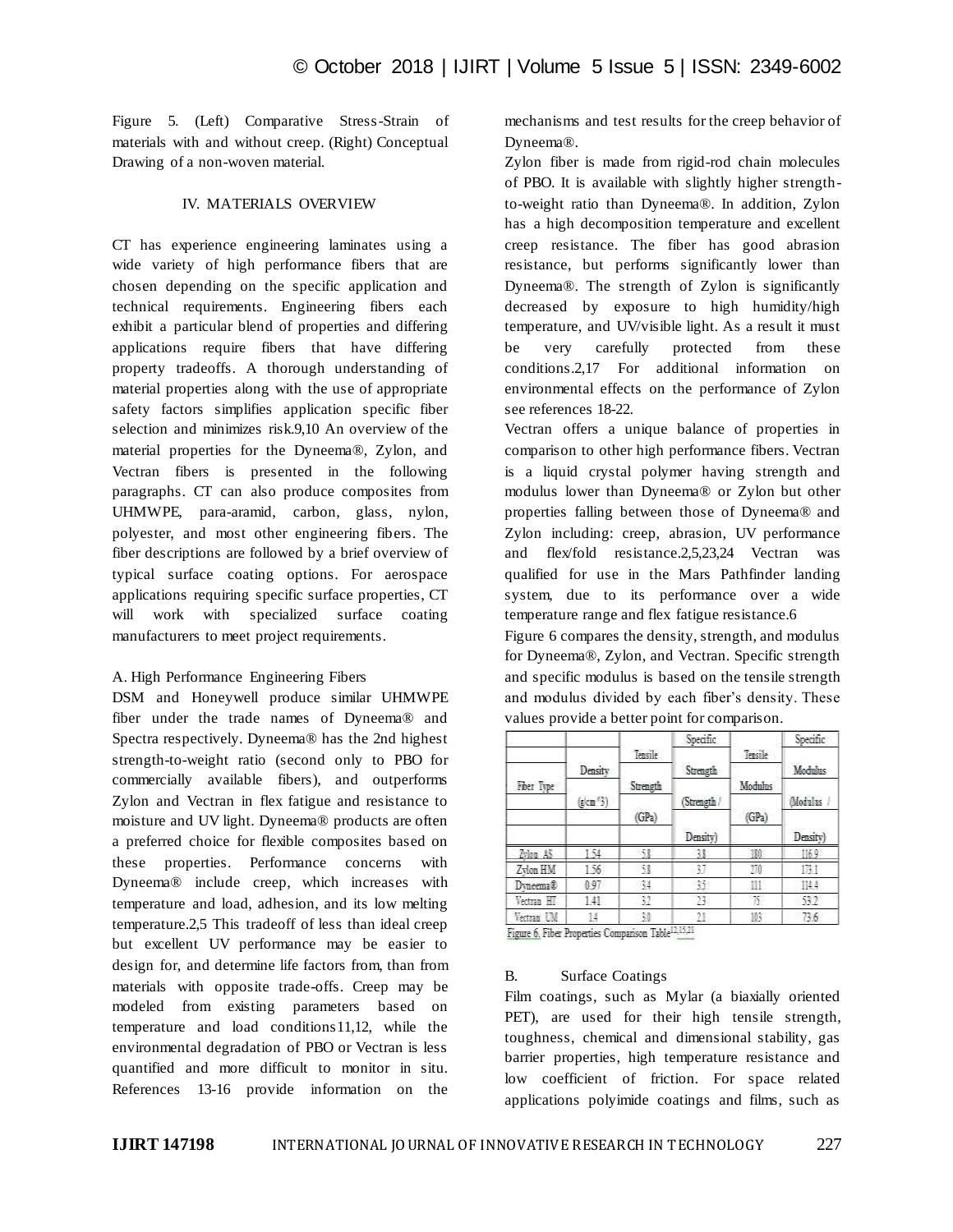Kapton or Upilex, remain stable over a wide range of temperatures and have good electric properties. For weatherability, PVF films such as Tedlar, provide long-term durability and environmental stability. Nylon and Urethane coatings offer excellent toughness and flexibility, at a lower cost than other options, but have lower mechanical and permeability properties.

Woven coatings are often incorporated into CT laminates when high abrasion resistance is the priority. The use of woven materials on one side of composite, or on both, creates a laminate hybrid that blends the high strength, dimensionally stable flexible composite construction with the limited benefits of woven technology. Woven coatings are typically heavier than other types of surface coatings but can be the best choice in areas of the part design where abrasion resistance is the driving factor.

#### C. Bondability & Seaming

Regardless of the strength of an aerospace quality material, the strength or dimensional stability of joints used to construct the structure is often a limiting factor in structures made using flexible materials. Due to the high strength, low elongation and homogenous distribution of fibers within the laminate, flexible composite laminates can be constructed with seams that are actually stronger than the base materials and are capable of carrying high structural loads for long periods of time without failure, seam slippage, seam distortion, or creep. Depending on the composite's design, most standard forms of seaming are suitable for fabrication including sewing, adhesive bonding, heat welding, ultrasonic welding, and laser enhanced bonding.

#### V.EXAMPLE MATERIALS

One of the unique characteristics of the CT flexible composite manufacturing method is the ability to produce uniform materials, with engineered and multidirectional tailored properties, in weights ranging from 0.3 oz/yd2 to over 20 oz/yd2, while utilizing a wide variety of engineering fibers and coatings, but only a single process technology. Listed below are several classes of implementations using various engineering fibers that are suitable for a wide range of applications.



Figure 7. Bollard Grips. Pictured during tensile testing with loaded specimen and attached Instron extensometer.

Figure 8. Slit-Tear Specimen (Mil-C-21189 10.2.4). Pictured during tear testing using Pneumatic/Hydraulic grips.

#### A. Test Methods

Materials were tensile tested using the ASTM D3039M test method and also a non-standard test method for tensile testing. ASTM D3039M utilizes tabbed specimens to relieve gripping stresses caused by mechanical gripping forces. For more rapid testing without the need for tabbed specimens, selftightening Bollard grips (Fig. 7) are often used. The Bollard grips show utility for tests up to a few hundred pounds but may not provide optimal gripping for tests reaching higher loads. Most of the tensile tests in this paper were conducted using the Bollard grip test method at an approximate strain rate of 30%/min. Instron 5567 and Instron 5568 load frames with appropriate load cells, Instron Bluehill software, and Instron clip on extensometers were used.

The slit tear method is specified by Mil-C-21189 Method 10.2.4, and similarly FAA-P-8110-2, both specifically developed as airship design criteria. The slit tear specimen is 4in by 6in having a 1.25in long cut in the center of the specimen (Fig. 8). Ref. 1 is also a good resource on appropriate tear test methods for airship materials.

#### B. Lightweight Flexible Composites

Lightweight oriented multidirectional composite laminates may offer a higher performance alternative to nylon or polyester woven materials in applications such as parachutes, parafoils, balloons, and other applications where very thin, lightweight, strong, and tear resistant material is required. Compared to silicone coated nylon of similar weight and thickness,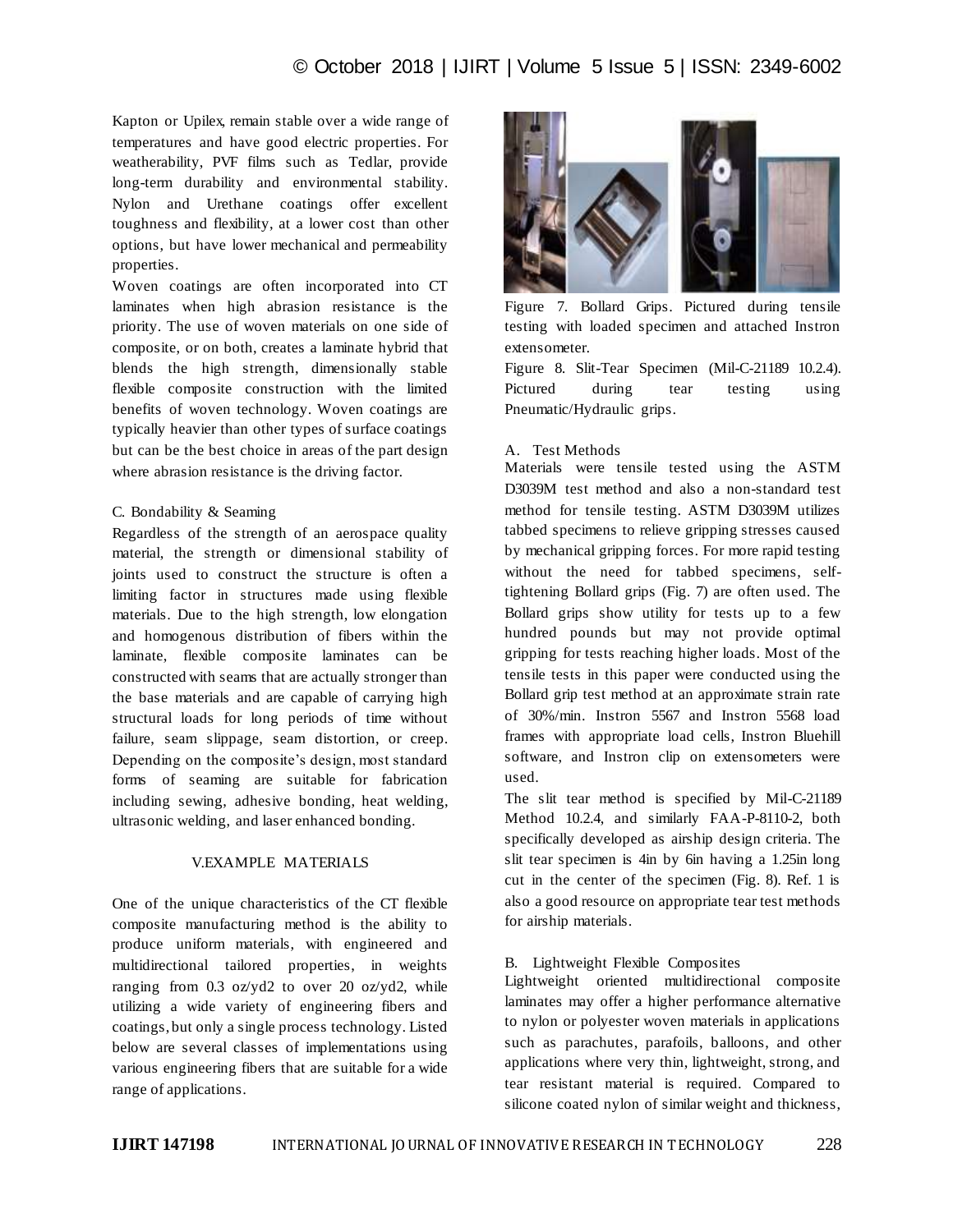CT's laminate is 80% stronger, has 10 times higher modulus, and 4 times higher tear strength. For a comparative strength to the silicone coated woven nylon, an ultra-light CT material (CT0.3HB UHMWPE Composite), weighing  $0.5$  oz/yd<sup> $\wedge$ 2 is</sup> included in the table below (Fig. 9). While woven fabrics have very little strength in the bias directions, the CT0.3HB and CT1.5HB UHMWPE composites have been designed with quasi-isotropic properties. As a result, the shear properties of CT composites significantly outperform woven fabrics.

Although there is some strength contribution from coatings and films, which is not accounted for, high conversion efficiency means that the fiber strength is successfully transferred to the strength of the composite. The theoretical strength of the CT1.5HB UHMWPE Composite, based on fiber density alone, is 75 lbf/in. In comparison to the tested tensile strength of 87 lbf/in, this represents a conversion efficiency of 116%. The theoretical strength of the CT0.3HB UHMWPE composite is 28 lbf/in, when compared to a tested tensile strength of 41 lbf/in, the CT0.3HB conversion efficiency is 146%.

|                                          |              | CT <sub>0.3</sub> HB                                     |
|------------------------------------------|--------------|----------------------------------------------------------|
|                                          |              | <b>UHMWPE</b>                                            |
| Woven                                    |              |                                                          |
| Nylon                                    |              | Composite                                                |
| 1.3                                      | 1.2          | 0.5                                                      |
| 0.002                                    |              | 0.001                                                    |
| 48                                       | 87           | 41                                                       |
| Theoretical Strength $@$ 23 $^{\circ}$ C |              |                                                          |
|                                          | 75           | 28                                                       |
| $\omega$                                 |              |                                                          |
|                                          | 116          | 146                                                      |
| 237                                      | 2774         | 1670                                                     |
| 33.0                                     | 3.2          | 2.9                                                      |
| 26                                       | 108          | 38                                                       |
| Bias Tensile Strength (lbf/in)--         | 87           | 41                                                       |
| Bias Modulus $((lbf/in)/(in/in))$ -      | 2774         | 1670                                                     |
| Helium Gas Permeability                  | $<\!\!\!0.2$ | < 0.2                                                    |
|                                          |              | Silicone CT 1.5HB<br>Coated UHMWPE<br>Composite<br>0.002 |

Figure 9. Properties of Silicone Coated Woven Nylon and CT Lightweight Composites

#### C. Medium Weight Flexible Composites

The properties of medium-weight laminates constructed from Vectran and Aramid fibers are included in the table below (Fig. 10). Materials of these weights may be utilized for LTA or other inflatable structure applications. In addition to low gas permeability, these composites have excellent low temperature performance and pressure retention. The high conversion efficiencies reflect the excellent transfer of fiber mechanical properties to laminate mechanical properties that allows for predictable and repeatable material elastic properties.

|                                                         | CT35HB      | CT35HB                     |
|---------------------------------------------------------|-------------|----------------------------|
|                                                         | Vectran     | Aramid                     |
| Product                                                 | Composite   | Composite                  |
| Weight $(oz/yd^2)$                                      | 4.1         | 4.7                        |
| Thickness (in)                                          | 0.006       | 0.005                      |
| Tensile Strength @ $23^{\circ}$ C / -60°C               |             |                            |
| (lbf/in)                                                | 523<br>/670 | 587<br>/650                |
| $23^{\circ}$ C<br>Theoretical Strength<br>$^{\circ}$    |             |                            |
| (lbf/in)                                                | 501         | 546                        |
| Conversion Efficiency @ 23°C                            |             |                            |
| (% )                                                    | 104         | 107                        |
| $23^{\circ}C$<br>$-60^{\circ}$ C<br>Modulus<br>$\omega$ |             |                            |
| ((lbf/in)/(in/in))                                      |             | 18951 / 2228526556 / 28645 |
| Strain to Failure @ $23^{\circ}$ C / -60°C              |             |                            |
| (% )                                                    | /2.8<br>2.6 | /2.2<br>2.2                |
| Slit Tear Strength @ $23^{\circ}$ C / -60 $^{\circ}$ C  |             |                            |
| (lbf)                                                   | 205<br>/229 | 131<br>/125                |
| $\Gamma$ 10 D $\Gamma$ $\Gamma$ $\Gamma$                |             | $\mathbf{1}$ $\mathbf{1}$  |

Figure 10. Properties of CT Vectran and Aramid Medium Weight Composites

## D.Heavyweight Flexible Composites

CT's heavyweight composites may be used in tension structures having high strength, low elongation, linear stress-strain behavior, tear and damage resistant requirements, and/or application requiring multi-axial structural reinforcement. Examples of potential applications include: large-scale heavy lift airships, inflatable structures or beams, tension structures and flexible pressure vessels. Examples of these material's characteristics are included in the table below (Fig 11).

Tabbed specimens were tested in addition to Bollard grip specimens when the Bollard grip method resulted in low strength results. It is likely that the Bollard grips are not sufficient to provide adequate gripping and may cause stress concentration and edge effects at high loads. Using Bollard grips, the conversion efficiencies for the CT155HB UHMWPE Composite and CT135HB PBO composite are only 75% and 72% respectively. However, tests using the ASTM D3039M method using tabbed specimens resulted in an improvement in conversion efficiency of 90% for the CT155HB UHMWPE Composite, and 85% for the CT135HB PBO Composite.

| CT155HB       | CT135HB |
|---------------|---------|
| <b>IHMWPE</b> | PBO     |